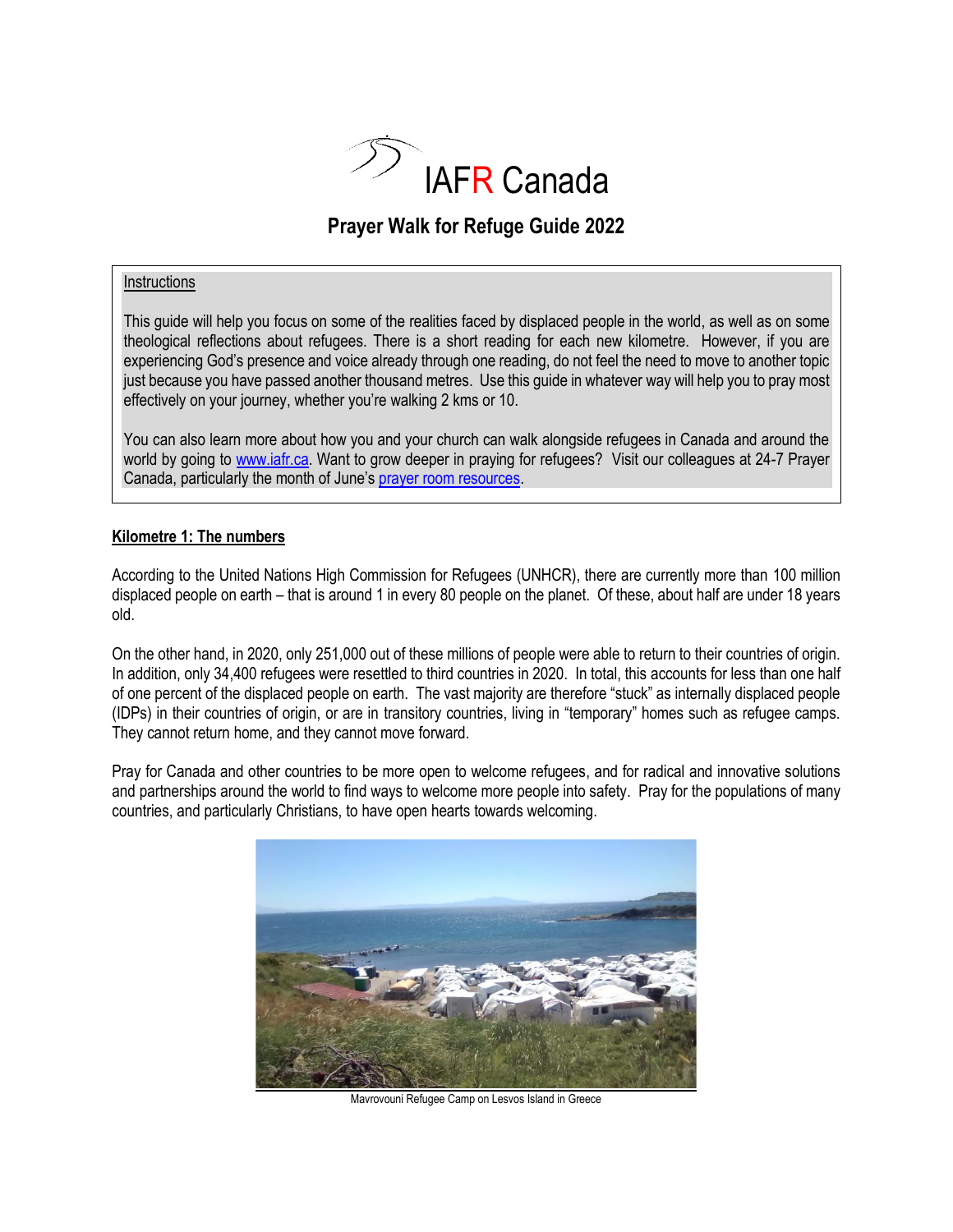#### **Kilometre 2: Compounding Crises**



A COVID19 hygiene supplies-provision project to refugee camp residents in Uganda, run by I Live Again Uganda with IAFR Canada

The UNHCR highlights two global crises that have had a disproportionate impact on refugees:

1. COVID19: "People who have been forcibly displaced or who are stateless have been among the hardest-hit groups of society, facing increased food and economic

insecurity as well as challenges to access health and protection services."

2. Climate Change: "Climate change is also driving displacement and increasing the vulnerability of those already forced to flee. Many are living in climate 'hotspots' where they typically lack the resources to adapt to an increasingly inhospitable environment."

Those in our world already facing overwhelming situations are also those most affected by these other crises. During this kilometre pray for God's miraculous provision, deliverance, and help for displaced people, and especially for those who are trying to recover from the global pandemic and its restrictions, as well as those whose environments are made even more difficult due to climate change.

\* https://www.unhcr.org/flagship-reports/globaltrends/

# **Kilometre 3: Afghanistan**

"Afghanistan's displacement crisis is one of the largest and most protracted in UNHCR's seven-decade history. We're now seeing a third generation of Afghan children born in exile," says UN High Commissioner for Refugees Filippo Grandi. In 2021, violence in Afghanistan intensified and spread through the country. The immense challenges of the Taliban's resurgence led to nearly 700,000 Afghans being forced to flee their homes. This is in addition to the 2.6 million Afghan refugees in the world prior to 2021, as well as the 3.5 million displaced people within Afghanistan [\(https://www.unhcr.org/afghanistan.html\)](https://www.unhcr.org/afghanistan.html). The impact since 2021 on women and girls has been particularly devastating. 80 percent of all forcibly displaced within Afghanistan are women and children.

The challenges and conflicts within Afghanistan have continued for more than 40 years. Pray for peace and transformation in Afghanistan, and for the millions of Afghans around the world who have been forced to flee for generations, including those who have fled in the last year.

\*<https://www.unrefugees.org/emergencies/afghanistan/>

# **Kilometre 4: Ukraine**

According to World Vision in May 2022:

*More than one month into the conflict in Ukraine, over 6 million people, including 2 million children, have fled to neighboring countries in a crisis that continues to intensify, with casualties and displacement growing. In addition to the 4 million refugees, 7.1 million people are believed to have been displaced within the besieged country, meaning that nearly one of every four Ukrainians have been forced from their homes.*

*The overwhelming majority of refugees and displaced individuals are children and women.* 

As you walk, pray for peace in the Ukraine, for God's protection for the people in danger from this war, and for all the people who have been forced to flee who are seeking a safe place.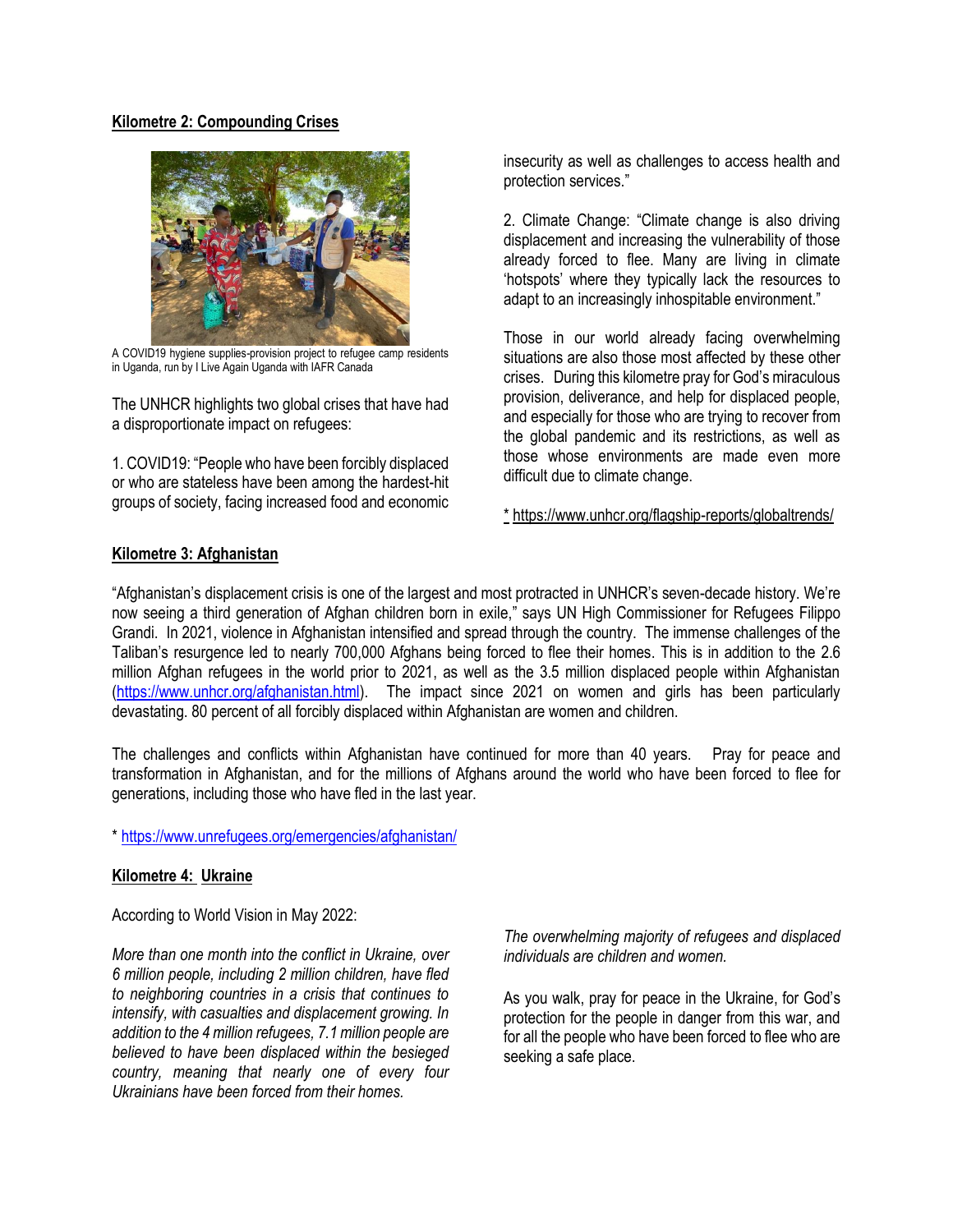#### **Kilometre 5: Peacemakers**

James 3:18 says, "Peacemakers who sow in peace reap a harvest of righteousness." The very next 2 verses, James 4:1-2(a) say, "What causes fights and quarrels among you? Don't they come from your desires that battle within you? You desire but do not have, so you kill. You covet but you cannot get what you want, so you quarrel and fight."

Because of the chapter break between them, these two passages are rarely read together. However, together they paint an interesting picture. Peacemakers will harvest righteousness, but standing in the way of peace are the selfish and impure desires of our hearts. We are greedy, we covet, we lack faith, and we pursue selfish pleasures. Therefore conflict. Therefore quarrels. Therefore war.

As we pray for governments and systems to change, let's also remember to pray for our hearts. Jesus teaches that our actions and the fruit we bear in our lives, whether good or bad, come from whatever is already in our hearts. This is a personal message for individuals, but also for societies and nations. What is in our hearts is expressed in our elections, our policies, and our conflicts.



A prayer wall at Open Homes Hamilton, an IAFR Canada refugee homehosting ministry

As you walk this 5th kilometer, ask God to examine your own heart. Ask for Jesus' Kingdom of peace to come to our world and our hearts. Pray also for God to raise up peacemakers all over the world who will spread his message of love, hope and reconciliation.

# **Kilometre 6: Worship**

#### Revelation 7:9-12 says:

*After this I looked, and there before me was a great multitude that no one could count, from every nation, tribe, people and language, standing before the throne and before the Lamb. They were wearing white robes and were holding palm branches in their hands. And they cried out in a loud voice: 'Salvation belongs to our God, who sits on the throne, and to the Lamb.'*

*All the angels were standing around the throne and around the elders and the four living creatures. They fell down on their faces before the throne and worshiped God, saying: 'Amen! Praise and glory and wisdom and thanks and honor and power and strength be to our God for ever and ever. Amen!"*

During this kilometre, use your sanctified imaginations. Picture yourself alongside the angels, as well as the worshipers from every tribe, tongue and nation, all gathered before the throne of God. Imagine what this wonderful, beautiful, and diverse multitude looks like. Give thanks to God and lift up your faithful prayers on behalf of those individuals, families and nations currently in turmoil.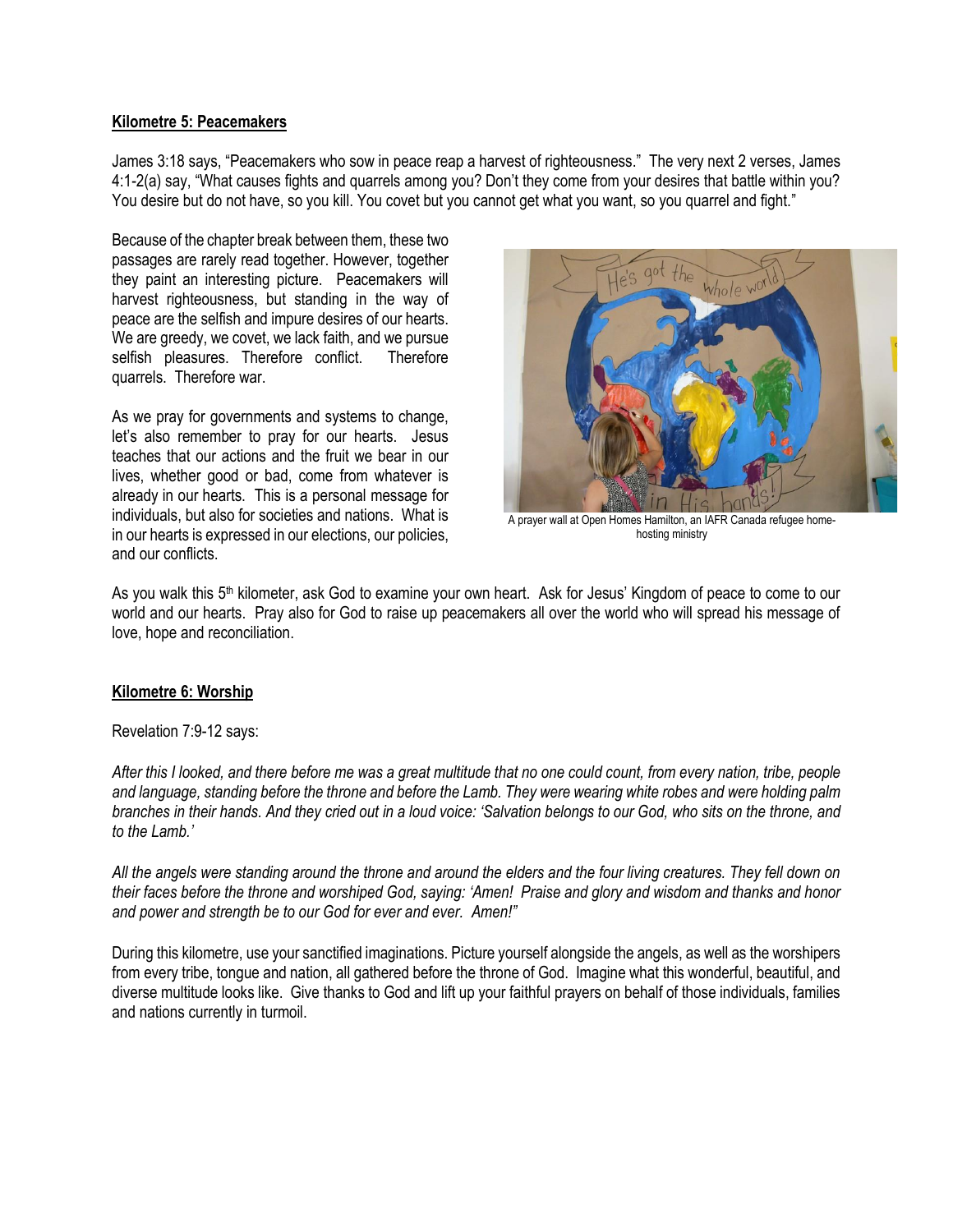## **Kilometre 7: Palestinian Refugees**

According to the UNRWA (United Nations Relief and Works Agency), Palestine refugees are defined as "persons whose normal place of residence was Palestine during the period 1 June 1946 to 15 May 1948, and who lost both home and means of livelihood as a result of the 1948 conflict." These 1.5 million people, registered with the UNRWA "live in 58 recognized Palestine refugee camps in Jordan, Lebanon, the Syrian Arab Republic, the Gaza Strip and the West Bank, including East Jerusalem." ([https://www.unrwa.org/palestine-refugees\)](https://www.unrwa.org/palestine-refugees)

Exodus tells us that the Israelites wandered the desert wilderness for 40 years. Throughout those years, God heard the cries of the people and met their needs by providing them with Manna and Quail. Throughout this time their needs were sustained by their God, and their spirits were kept alive by the hope of the Promised Land.

Sadly, there are always new and emerging conflicts in the world. They dominate the news and rightly motivate us to pray. However in the midst of all of this refugees from Palestine and other conflicts in the world (such as the Democratic Republic of Congo) have lived in limbo for decades. Do we believe that the same God of Israel hears their cries as well? As you walk this kilometre, consider the words of 19-year-old Mahmoud Mustafa, a Palestinian refugee in Lebanon. "Asked what his dream job is, he laughs: 'We're refugees, we can't dream here. We're just worried about living today.'" ([https://www.aljazeera.com/news/2017/12/palestinians-lebanon-living-prison-171215114602518.html\)](https://www.aljazeera.com/news/2017/12/palestinians-lebanon-living-prison-171215114602518.html)

## **Kilometre 8: Family Separation**

In Genesis 44, Joseph, now second only to Pharaoh in Egypt, tests his brothers. He has framed them for a crime to force his younger brother Benjamin to have to remain with him in Egypt. In verses 27-29, their older brother Judah pleads his family's case:

"Your servant my father said to us, 'You know that my wife bore me two sons. One of them went away from me, and I said, "He has surely been torn to pieces." And I have not seen him since. If you take this one from me too and harm comes to him, you will bring my grey head down to the grave in misery.'

Little did Judah know that he was addressing the very lost brother to whom he referred. Nonetheless in Judah's plea we catch a glimpse of the fear and sorrow faced by families who are separated from their loved ones by injustice, conflict, or death.

Family separation is a consistent reality faced by countless displaced people. Parents and children are separated in any number of ways, including governmental policies of family separation when asylum seekers are placed in detention, unaccompanied minors fleeing for safety while their families remain unable to join them, fathers or mothers going ahead of their families in hopes of someday being reunited somewhere safer, as well as separation due to tragedy during their refugee journey on the sea or the road.

When people are separated from their families they can relate to Jacob's sorrow upon hearing of the loss of his son: "'No,' he said, 'I will continue to mourn until I join my son in the grave'" (Genesis 37:35). Often refugee families are separated for many years and even decades. Sadly, some are never reunited. Thanks to modern technology, many millions can now connect across the world on the internet, but they are unable to hold their loved ones, or be there for one another through their struggles.

Pray for family reunification for displaced people around the world. Pray for comfort and hope for people who are waiting in turmoil having been separated from loved ones.